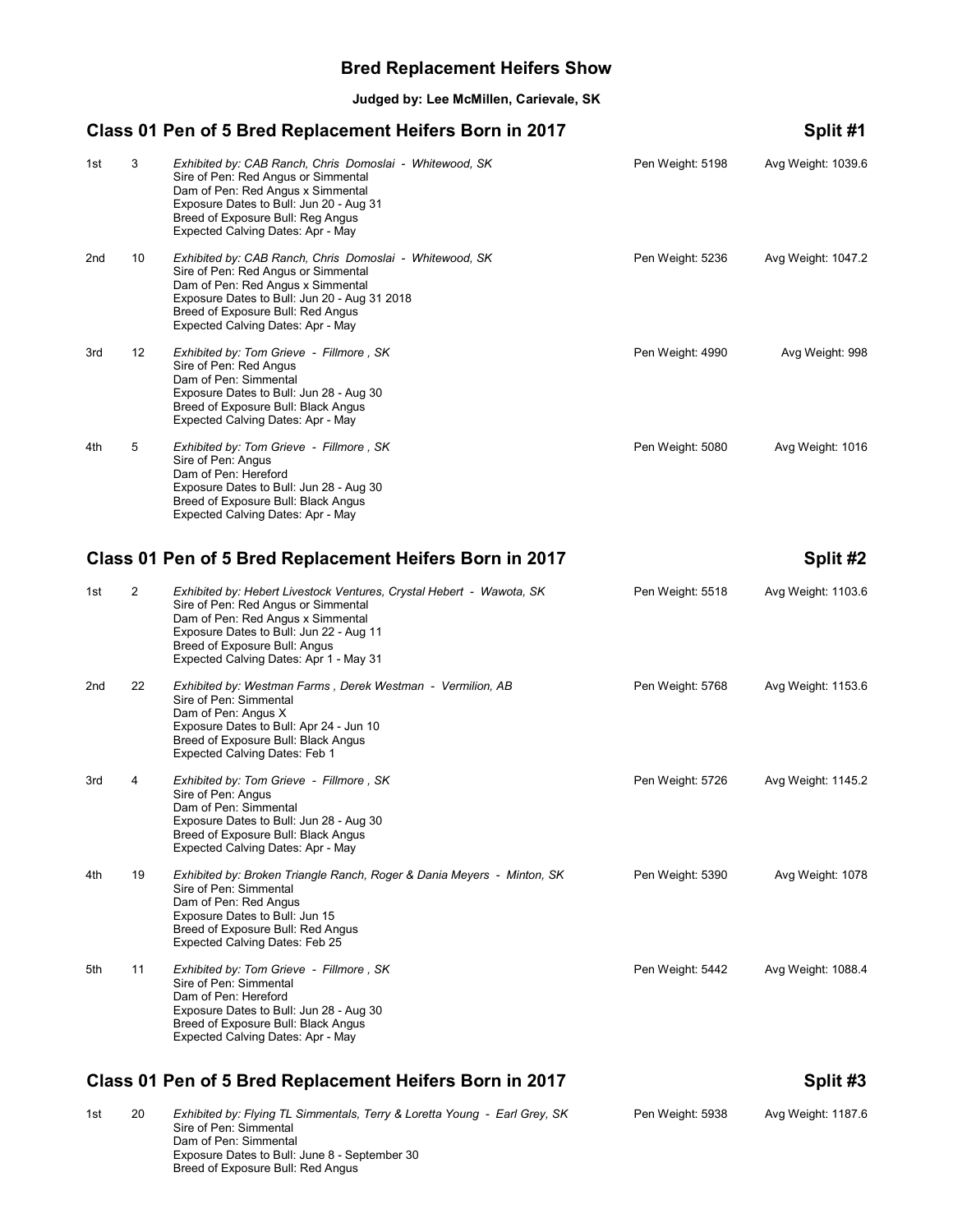|     |                | Expected Calving Dates: March 20 onward                                                                                                                                                                                                   |                  |                    |
|-----|----------------|-------------------------------------------------------------------------------------------------------------------------------------------------------------------------------------------------------------------------------------------|------------------|--------------------|
| 2nd | 13             | Exhibited by: Rocky Meadow Ranch, Niko Grose - Welwyn, SK<br>Sire of Pen: Simmental<br>Dam of Pen: Simmental / Angus<br>Exposure Dates to Bull: Apr 18 - May 10<br>Breed of Exposure Bull: Angus<br>Expected Calving Dates: Jan - Feb     | Pen Weight: 5964 | Avg Weight: 1192.8 |
| 3rd | 16             | Exhibited by: Muridale Shorthorns, Tanner Muri - Swift Current, SK<br>Sire of Pen: Shorthorn<br>Dam of Pen: Angus<br>Exposure Dates to Bull: Jun 20 - Aug 20<br>Breed of Exposure Bull: Shorthorn<br>Expected Calving Dates: April 1      | Pen Weight: 5780 | Avg Weight: 1156   |
| 4th | 18             | Exhibited by: Gehl Ranch, Taylor Gehl - Hodgeville, SK<br>Sire of Pen: Angus<br>Dam of Pen: Angus<br>Exposure Dates to Bull: Jun 20 to Aug 4<br>Breed of Exposure Bull: Angus (Low Birth Weight Bulls)<br>Expected Calving Dates: Mar 29  | Pen Weight: 5930 | Avg Weight: 1186   |
|     |                | Class 01 Pen of 5 Bred Replacement Heifers Born in 2017                                                                                                                                                                                   |                  | Split #4           |
| 1st | 25             | Exhibited by: JP Cattle Co., Brooke Canart - McAuley, MB<br>Sire of Pen: Angus<br>Dam of Pen: Simmental<br>Exposure Dates to Bull: Apr - Jul<br>Breed of Exposure Bull: Angus<br>Expected Calving Dates: Jan 10                           | Pen Weight: 6188 | Avg Weight: 1237.6 |
| 2nd | $\overline{7}$ | Exhibited by: 619 Land & Cattle, Kyle Westman - Vermilion, AB<br>Sire of Pen: Simmental<br>Dam of Pen: Red Angus<br>Exposure Dates to Bull: May 1 - Jun 15<br>Breed of Exposure Bull: Simmental<br>Expected Calving Dates: Feb 5 - Mar 20 | Pen Weight: 5996 | Avg Weight: 1199.2 |
| 3rd | 14             | Exhibited by: Rocky Meadow Ranch, Niko Grose - Welwyn, SK<br>Sire of Pen: Simmental<br>Dam of Pen: Simmental / Angus<br>Exposure Dates to Bull: Apr 18 - May 10<br>Breed of Exposure Bull: Angus<br>Expected Calving Dates: Jan - Feb     | Pen Weight: 6208 | Avg Weight: 1241.6 |
| 4th | 21             | Exhibited by: Westman Farms, Derek Westman - Vermilion, AB<br>Sire of Pen: Simmental<br>Dam of Pen: Angus<br>Exposure Dates to Bull: Apr 24 - Jun 10<br>Breed of Exposure Bull: Black Angus<br><b>Expected Calving Dates: Feb 1</b>       | Pen Weight: 6156 | Avg Weight: 1231.2 |
|     |                | Class 01 Pen of 5 Bred Replacement Heifers Born in 2017                                                                                                                                                                                   |                  | Split #5           |
| 1st | 9              | Exhibited by: Mebs Ranch Ltd., June Mebs - Broadview, SK<br>Sire of Pen: Red Angus<br>Dam of Pen: Simmental<br>Exposure Dates to Bull: Apr 1 - May 20<br>Breed of Exposure Bull: Red Angus<br>Expected Calving Dates: Jan - Feb           | Pen Weight: 6362 | Avg Weight: 1272.4 |
| 2nd | 23             | Exhibited by: Westman Farms, Derek Westman - Vermilion, AB<br>Sire of Pen: Simmental<br>Dam of Pen: Angus X<br>Exposure Dates to Bull: Jun 4 - Jul 20<br>Breed of Exposure Bull: Black Angus<br>Expected Calving Dates: Mar 15            | Pen Weight: 6388 | Avg Weight: 1277.6 |
| 3rd | 17             | Exhibited by: Raymond Land & Cattle Ltd., Crystal Raymond - Aneroid, SK<br>Sire of Pen: Simmental<br>Dam of Pen: Red Angus<br>Exposure Dates to Bull: Jun 1<br>Breed of Exposure Bull: Red Angus<br>Expected Calving Dates: Mar 1         | Pen Weight: 6356 | Avg Weight: 1271.2 |
| 4th | 1              | Exhibited by: Hebert Livestock Ventures, Crystal Hebert - Wawota, SK<br>Sire of Pen: Red Angus or Simmental<br>Dam of Pen: Red Angus x Simmental<br>Exposure Dates to Bull: Jun 22 - Aug 11<br>Breed of Exposure Bull: Angus              | Pen Weight: 6234 | Avg Weight: 1246.8 |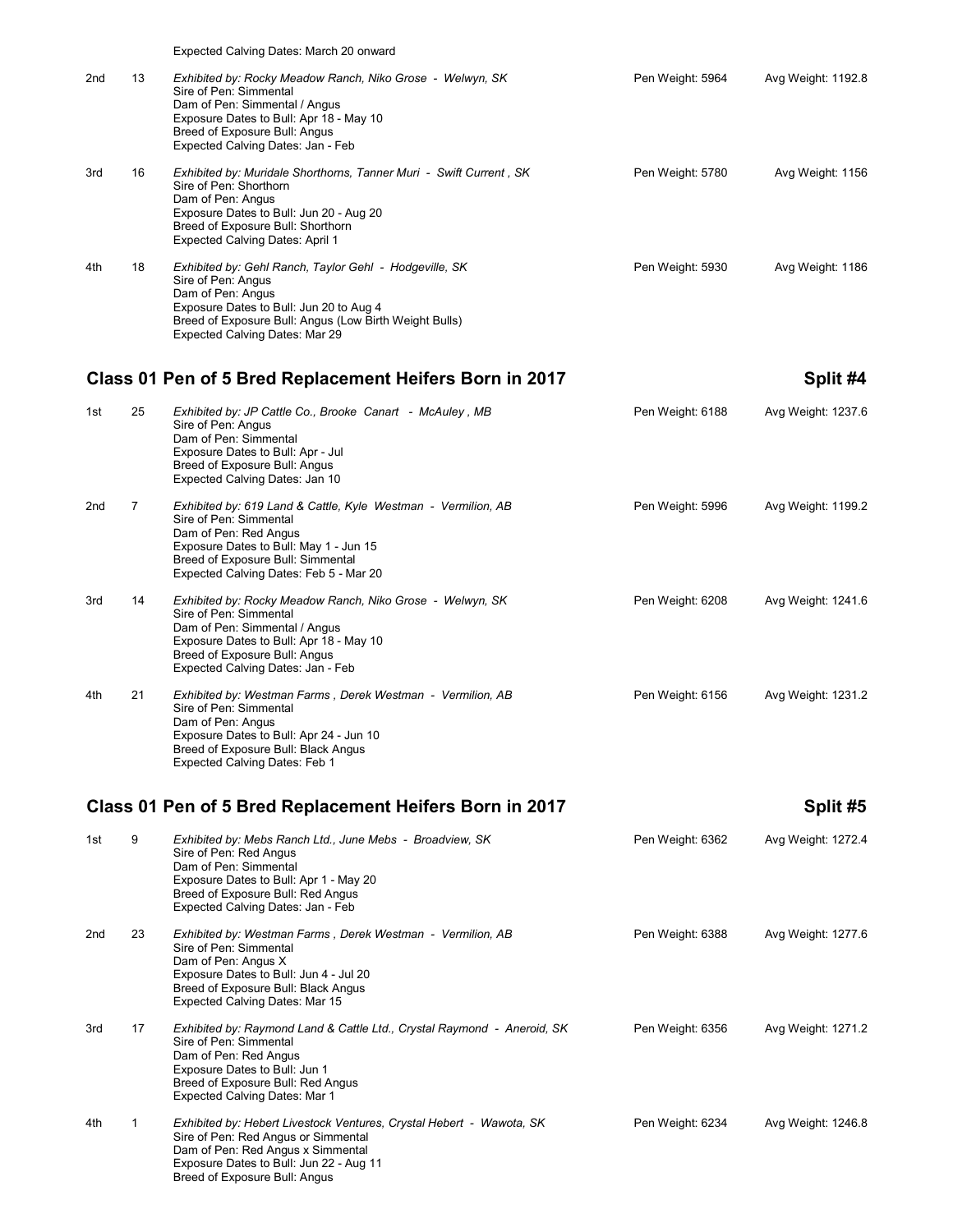#### Class 01 Pen of 5 Bred Replacement Heifers Born in 2017 Split #6

| 1st | 8  | Exhibited by: Mebs Ranch Ltd., June Mebs - Broadview, SK<br>Sire of Pen: Simmental<br>Dam of Pen: Red Angus<br>Exposure Dates to Bull: Apr 1 - May 20<br>Breed of Exposure Bull: Red Angus<br>Expected Calving Dates: Jan - Feb                          | Pen Weight: 6652 | Avg Weight: 1330.4 |
|-----|----|----------------------------------------------------------------------------------------------------------------------------------------------------------------------------------------------------------------------------------------------------------|------------------|--------------------|
| 2nd | 6  | Exhibited by: Blairswest Land & Cattle, Calla Blair - Drake, SK<br>Sire of Pen: Red Angus<br>Dam of Pen: Simmental<br>Exposure Dates to Bull: May 23<br>Breed of Exposure Bull: Red Angus<br>Expected Calving Dates: Feb 20 - Apr 20                     | Pen Weight: 6394 | Avg Weight: 1278.8 |
| 3rd | 24 | Exhibited by: Pheasantdale Cattle Company Ltd., Lee Stilborn - Balcarres, SK<br>Sire of Pen: Red Angus<br>Dam of Pen: Simmental<br>Exposure Dates to Bull: Apr 24 - Jun 22<br>Breed of Exposure Bull: Simmental<br>Expected Calving Dates: Feb 3 - Apr 3 | Pen Weight: 6482 | Avg Weight: 1296.4 |
| 4th | 15 | Exhibited by: McVicar Stock Farms Ltd, Andy McVicar - Colonsay, SK<br>Sire of Pen: Red Angus<br>Dam of Pen: Simmental<br>Exposure Dates to Bull: May 1 to Jul 15<br>Breed of Exposure Bull: Red Angus<br>Expected Calving Dates: Feb 9 to Apr 20         | Pen Weight: 6392 | Avg Weight: 1278.4 |

### **Class 02 Champion and Reserve Champion Pen of 5 Bred Replacement Heifers**

|     |    | Class 03 Pen of 10 Bred Replacement Heifers Born in 2017   |                  | Split #1           |
|-----|----|------------------------------------------------------------|------------------|--------------------|
| 2nd | 23 | Exhibited by: Westman Farms, Derek Westman - Vermilion, AB | Pen Weight: 6388 | Avg Weight: 1277.6 |
| 1st |    | Exhibited by: Mebs Ranch Ltd., June Mebs - Broadview, SK   | Pen Weight: 6362 | Avg Weight: 1272.4 |

| 1st | 28 | Exhibited by: Westman Farms, Derek Westman - Vermilion, AB<br>Sire of Pen: Simmental<br>Dam of Pen: Angus X<br>Exposure Dates to Bull: Jun 4 - July 20<br>Expected Calving Dates: Mar 15<br>Breed of Exposure Bull: Angus              | Pen Weight: 12320 | Avg Weight: 1232   |
|-----|----|----------------------------------------------------------------------------------------------------------------------------------------------------------------------------------------------------------------------------------------|-------------------|--------------------|
| 2nd | 26 | Exhibited by: Westman Farms, Derek Westman - Vermilion, AB<br>Sire of Pen: Simmental<br>Dam of Pen: Angus X<br>Exposure Dates to Bull: Apr 24 - Jun 10<br>Expected Calving Dates: Feb 1<br>Breed of Exposure Bull: Black Angus         | Pen Weight: 12308 | Avg Weight: 1230.8 |
| 3rd | 27 | Exhibited by: Westman Farms, Derek Westman - Vermilion, AB<br>Sire of Pen: Simmental<br>Dam of Pen: Simm Hereford X<br>Exposure Dates to Bull: Apr 24 - Jun 10<br>Expected Calving Dates: Feb 1<br>Breed of Exposure Bull: Black Angus | Pen Weight: 11886 | Avg Weight: 1188.6 |

# **Class 04 Champion and Reserve Champion Pen of 10 2017 Bred Replacement Heifers**

| 1st | Exhibited by: Westman Farms, Derek Westman - Vermilion, AB | Pen Weight: 12320 | Avg Weight: 1232   |
|-----|------------------------------------------------------------|-------------------|--------------------|
| 2nd | Exhibited by: Westman Farms, Derek Westman - Vermilion, AB | Pen Weight: 12308 | Avg Weight: 1230.8 |

#### **Class 05 Grand Champion and Reserve Grand Champion Pen of Bred Replacement Heifers**

| 1st | Exhibited by: Mebs Ranch Ltd., June Mebs - Broadview, SK   | Pen Weight: 6362 | Avg Weight: 1272.4 |
|-----|------------------------------------------------------------|------------------|--------------------|
| 2nd | Exhibited by: Westman Farms, Derek Westman - Vermilion, AB | Pen Weight: 6388 | Avg Weight: 1277.6 |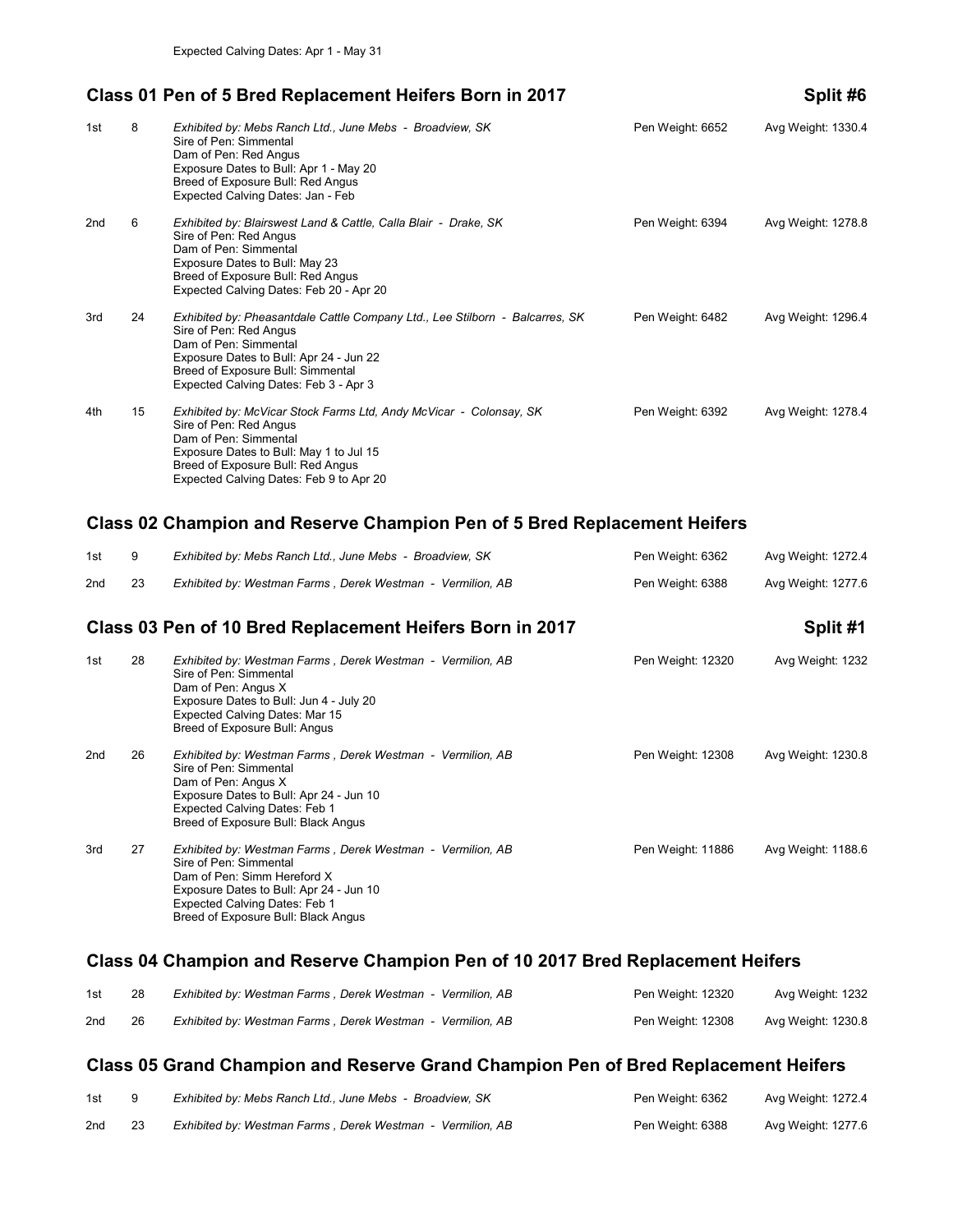# **Open Replacement Heifers Show**

**Judged by: Lee McMillen, Carievale, SK**

| Class 01 Pen of 5 Open Replacement Heifers Born in 2018 |                                                                     |                                                                                                                                                                  |                  |                   |  |
|---------------------------------------------------------|---------------------------------------------------------------------|------------------------------------------------------------------------------------------------------------------------------------------------------------------|------------------|-------------------|--|
| 1st                                                     | 29                                                                  | Exhibited by: Devon Barnard - Moosomin, SK<br>Breed of Sire: Simmental<br>Breed of Dam: Simmental                                                                | Pen Weight: 3202 | Avg Weight: 640.4 |  |
| 2nd                                                     | 52                                                                  | Exhibited by: Sentes Farms, William Sentes - Raymore, SK<br>Breed of Sire: Red Angus<br>Breed of Dam: Simmental                                                  | Pen Weight: 3140 | Avg Weight: 628   |  |
| 3rd                                                     | 47                                                                  | Exhibited by: Blairswest Land & Cattle, Calla Blair - Drake, SK<br>Breed of Sire: Red Angus<br>Breed of Dam: Simmental / Red Angus                               | Pen Weight: 3260 | Avg Weight: 652   |  |
| 4th                                                     | 44                                                                  | Exhibited by: Lakeland College Commercial Beef Unit, Bevin Hamilton - Vermilion, AB Pen Weight: 3060<br><b>Breed of Sire: Simmental</b><br>Breed of Dam: Angus X |                  | Avg Weight: 612   |  |
|                                                         |                                                                     | Class 01 Pen of 5 Open Replacement Heifers Born in 2018                                                                                                          |                  | Split #2          |  |
| 1st                                                     | 46                                                                  | Exhibited by: 619 Land & Cattle, Kyle Westman - Vermilion, AB<br><b>Breed of Sire: Simmental</b><br>Breed of Dam: Black Angus / Simmental                        | Pen Weight: 3618 | Avg Weight: 723.6 |  |
| 2nd                                                     | 49                                                                  | Exhibited by: Sentes Farms, William Sentes - Raymore, SK<br>Breed of Sire: Simmental<br>Breed of Dam: Red Angus                                                  | Pen Weight: 3272 | Avg Weight: 654.4 |  |
| 3rd                                                     | 43                                                                  | Exhibited by: Flying F Ranch, Mike Fellner - Weyburn, SK<br>Breed of Sire: Simmental<br>Breed of Dam: Simmental                                                  | Pen Weight: 3272 | Avg Weight: 654.4 |  |
| 4th                                                     | 45                                                                  | Exhibited by: 619 Land & Cattle, Kyle Westman - Vermilion, AB<br>Breed of Sire: Simmental<br>Breed of Dam: Red Angus / Simmental                                 | Pen Weight: 3504 | Avg Weight: 700.8 |  |
| 5th                                                     | 50                                                                  | Exhibited by: Sentes Farms, William Sentes - Raymore, SK<br>Breed of Sire: Simmental<br>Breed of Dam: Red Angus                                                  | Pen Weight: 3536 | Avg Weight: 707.2 |  |
|                                                         |                                                                     | Class 01 Pen of 5 Open Replacement Heifers Born in 2018                                                                                                          |                  | Split #3          |  |
| 1st                                                     | 41                                                                  | Exhibited by: Wadella Ranch, Wade & Justin Joorisity - Kipling, SK<br><b>Breed of Sire: Simmental</b><br>Breed of Dam: Simmental X                               | Pen Weight: 3658 | Avg Weight: 731.6 |  |
| 2nd                                                     | 37                                                                  | Exhibited by: Smart Farms Ltd., Derek Smart - Moosomin, SK<br>Breed of Sire: Simmental<br>Breed of Dam: Angus                                                    | Pen Weight: 3624 | Avg Weight: 724.8 |  |
| 3rd                                                     | 36                                                                  | Exhibited by: Bridgeway Livestock, Karl & Kristine Sauter - Wawota, SK<br>Breed of Sire: Angus<br>Breed of Dam: Angus                                            | Pen Weight: 3656 | Avg Weight: 731.2 |  |
| 4th                                                     | 51                                                                  | Exhibited by: Sentes Farms, William Sentes - Raymore, SK<br>Breed of Sire: Red Angus<br>Breed of Dam: Simmental                                                  | Pen Weight: 3650 | Avg Weight: 730   |  |
| 5th                                                     | 32                                                                  | Exhibited by: WTT Livestock, Tanner Grose - Moosomin, SK<br>Breed of Sire: Simmental / Angus<br>Breed of Dam: Simmental / Angus                                  | Pen Weight: 3626 | Avg Weight: 725.2 |  |
|                                                         | Class 01 Pen of 5 Open Replacement Heifers Born in 2018<br>Split #4 |                                                                                                                                                                  |                  |                   |  |
| 1st                                                     | 39                                                                  | Exhibited by: Triple H Cattle, Perry Hart - Cupar, SK<br><b>Breed of Sire: Simmental</b><br>Breed of Dam: Red Angus                                              | Pen Weight: 3820 | Avg Weight: 764   |  |
| 2nd                                                     | 40                                                                  | Exhibited by: Triple H Cattle, Perry Hart - Cupar, SK<br><b>Breed of Sire: Simmental</b><br>Breed of Dam: Red Angus                                              | Pen Weight: 3780 | Avg Weight: 756   |  |
| 3rd                                                     | 38                                                                  | Exhibited by: Smart Farms Ltd., Derek Smart - Moosomin, SK<br>Breed of Sire: Simmental                                                                           | Pen Weight: 3714 | Avg Weight: 742.8 |  |